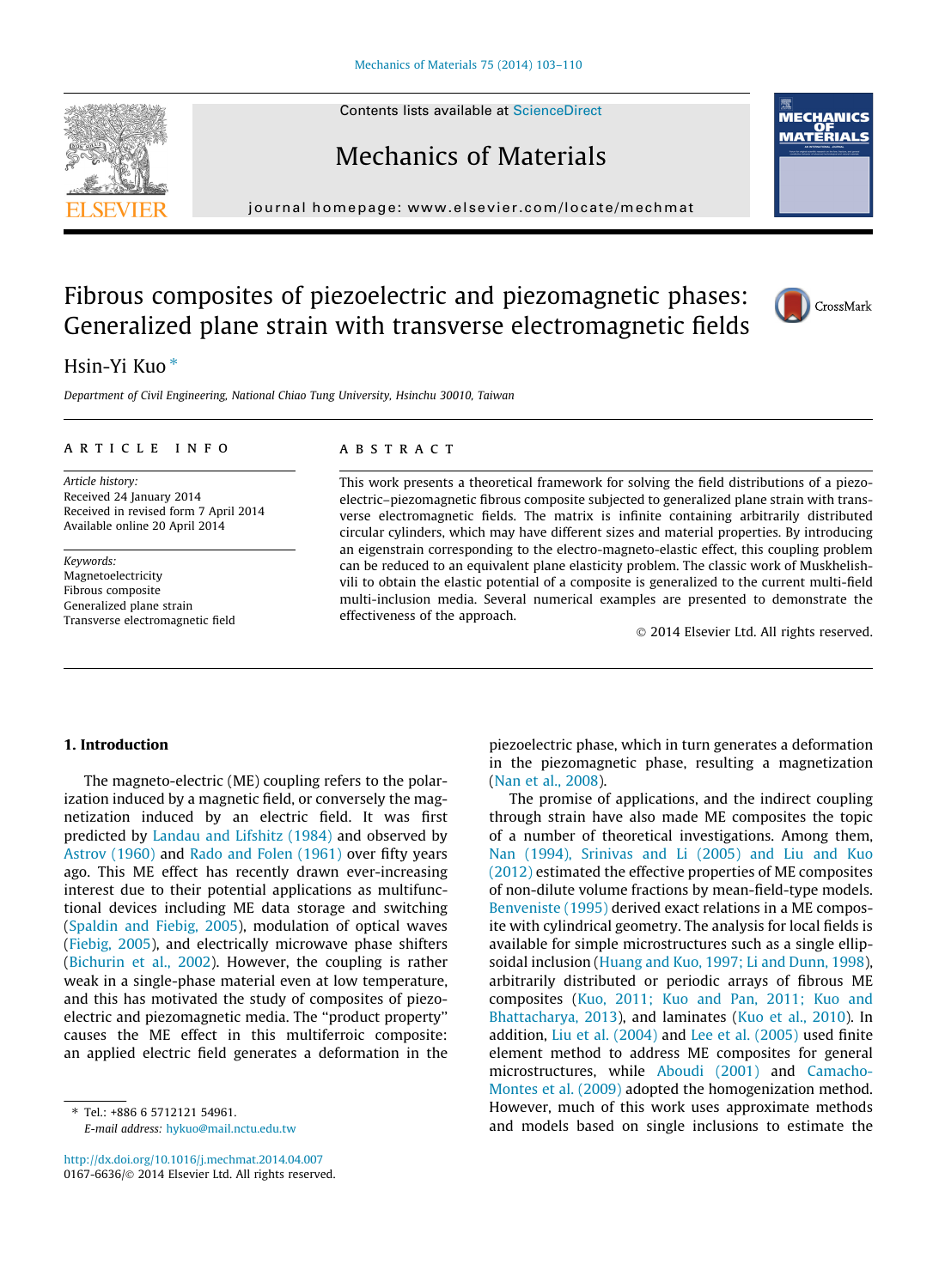<span id="page-1-0"></span>effective properties of composites. Exact methods that provides the detailed field distribution are limited to the medium subjected to the anti-plane shear with in-plane electromagnetic fields due to the complexity.

In a classic work, [Muskhelishvili \(1975\)](#page-7-0) used the Kolosov–Muskhelishvili potentials with truncated Laurent series for elastic problems with circular boundaries. Analogous representations were employed by [McPhedran](#page-7-0) [and Movchan \(1994\)](#page-7-0) for a pair and a square array of circular elastic inclusions, by [Buryachenko and Kushch \(2006\)](#page-7-0) for a matrix reinforced two linearly elastic isotropic aligned circular fibers, and by [Kushch et al. \(2008\)](#page-7-0) for the progressive damage in the fiber reinforced composite. This method was extended to investigate the multiple piezoelectric inclusions in a non-piezoelectric matrix ([Yang](#page-7-0) [and Gao, 2010](#page-7-0)), and for a three-phase thermo-electro-magneto-elastic cylinder model ([Tong et al., 2008\)](#page-7-0). In addition, a Galerkin boundary integral method has also been developed to address the elastic composites with multiple circular cylinders [\(Mogilevskaya and Crouch, 2001\)](#page-7-0), while Eshelby's equivalent inclusion for a fibrous piezoelectric inhomogeneity was proposed by [Xiao and Bai \(1999\)](#page-7-0). In this paper, we generalize Muskhelishvili's methodology to a fibrous composite made of piezoelectric and piezomagnetic phases under generalized plane strain  $(\epsilon_{13}^0 = 0, \epsilon_{23}^0 = 0, \epsilon_{33}^0 \neq 0)$  with transverse electromagnetic fields. Specifically we seek the stress and displacement distributions of the composite.

The remainder of this paper is organized as follows. In Section 2 we formulate the equation for a piezoelectric– piezomagnetic composite under generalized plane strain with transverse electromagnetic fields. We show that the multi-field coupled problem can be reduced to an equivalent plane elastic problem with a corresponding uniform eigenstrain. In Section [3](#page-2-0) we generalize the work of [Muskhelishvili \(1975\)](#page-7-0) to obtain a representation of the solution. The basic idea is to express the stress and displacement via two complex potentials and expand each field in each medium in a series. We use this method to study selected systems with sufficient accuracy in Section [4](#page-4-0).

#### 2. General framework

Let us consider an infinite medium containing N arbitrarily distributed, parallel and separated circular cylinders (Fig. 1). The domain of the pth circular cylinder is denoted  $V_p$ ,  $p = 1, 2, \ldots, N$ , and the remaining matrix is denoted  $\Omega_m$ . We assume that the cylinders and the matrix are made of distinct phases: transversely isotropic piezoelectric or piezomagnetic materials. A global Cartesian coordinate system is introduced with  $x_1$ - and  $x_2$ -axes in the plane of the cross-section and  $x_3$ -along the axes of the cylinders (Fig. 1). The centers of the pth circular cylinder are designated as  $O_p$ , each of which may have different radii  $a_p$ .

Assume that the composite is subjected to in-plane mechanical strain  $\varepsilon_{11}^0$ ,  $\varepsilon_{22}^0$  and  $\varepsilon_{12}^0$  (or in-plane stress  $\sigma_{11}^0$ ,  $\sigma_{22}^0$  and  $\sigma_{12}^0$ ) at infinity and uniform strain  $\varepsilon_{33}^0$ , electric field  $E_3^0$  and magnetic field  $H_3^0$  in the  $x_3$ -direction. It can be shown that the general constitutive law for the non-vanishing



Fig. 1. The cross-section of the multiple fibers composite.

field quantities can be written in a compact form as [\(Benveniste, 1995](#page-7-0))

$$
\begin{pmatrix}\n\sigma_{11} \\
\sigma_{22} \\
\sigma_{33} \\
\sigma_{12} \\
D_3 \\
B_3\n\end{pmatrix} = \begin{pmatrix}\nC_{11} & C_{12} & C_{13} & 0 & e_{31} & q_{31} \\
C_{12} & C_{11} & C_{13} & 0 & e_{31} & q_{31} \\
C_{13} & C_{13} & C_{33} & 0 & e_{33} & q_{33} \\
0 & 0 & 0 & C_{66} & 0 & 0 \\
e_{31} & e_{31} & e_{33} & 0 & -k_{33} & -\lambda_{33} \\
q_{31} & q_{31} & q_{33} & 0 & -\lambda_{33} & -\mu_{33}\n\end{pmatrix}\n\begin{pmatrix}\n\varepsilon_{11} \\
\varepsilon_{22} \\
\varepsilon_{33} \\
\varepsilon_{41} \\
-\varepsilon_{5} \\
-\varepsilon_{3} \\
-\varepsilon_{43}\n\end{pmatrix}.
$$
\n(2.1)

Here  $\sigma_{ij}$  and  $\varepsilon_{ij}$  are the stress and strain;  $D_i$  and  $E_i$  are the electric displacement and electric field;  $B_i$  and  $H_i$  are the magnetic flux and magnetic field, respectively.  $C_{11}$ ,  $C_{12}$ ,  $C_{13}$ ,  $C_{33}$ , and  $C_{66}$  are the elastic moduli,  $e_{31}$  and  $e_{33}$  are piezoelectric constants,  $q_{31}$  and  $q_{33}$  are piezomagnetic constants, and  $\kappa_{33}$ ,  $\mu_{33}$ , and  $\lambda_{33}$  are the dielectric permittivity, magnetic permeability and magnetoelectric coefficients, respectively.

The constitutive equation  $(2.1)$  are rather complicated. However, it is observed that  $\varepsilon_{33}$ ,  $E_3$ , and  $H_3$  are constants in the composite [\(Tong et al., 2008\)](#page-7-0). Thus we can introduce an uniform eigenstrain field

$$
\varepsilon^* = \varepsilon_{11}^* = \varepsilon_{22}^*
$$
  
=  $(-\mathcal{C}_{13}\varepsilon_{33} + e_{31}\mathcal{E}_3 + q_{31}\mathcal{H}_3)/(\mathcal{C}_{11} + \mathcal{C}_{12}).$  (2.2)

Substitution of Eq. (2.2) into Eq. (2.1) yields

$$
\sigma_{11} + \sigma_{22} = 2K[(\varepsilon_{11} + \varepsilon_{22}) - 2\varepsilon^*],\n\sigma_{22} - \sigma_{11} = 2\mu(\varepsilon_{22} - \varepsilon_{11}),\n\sigma_{12} = 2\mu\varepsilon_{12}
$$
\n(2.3)

and

$$
\sigma_{33} = C_{13}(\varepsilon_{11} + \varepsilon_{22}) + C_{33}\varepsilon_{33} - e_{33}\varepsilon_{3} - q_{33}\varepsilon_{3}, \nD_3 = e_{31}(\varepsilon_{11} + \varepsilon_{22}) + e_{33}\varepsilon_{33} + \kappa_{33}\varepsilon_{3} + \lambda_{33}\varepsilon_{3}, \nB_3 = q_{31}(\varepsilon_{11} + \varepsilon_{22}) + q_{33}\varepsilon_{33} + \lambda_{33}\varepsilon_{3} + \mu_{33}\varepsilon_{3},
$$
\n(2.4)

where  $K = (C_{11} + C_{12})/2$  is the in-plane bulk modulus, and  $\mu = (C_{11} - C_{12})/2$  is the transverse shear modulus. It is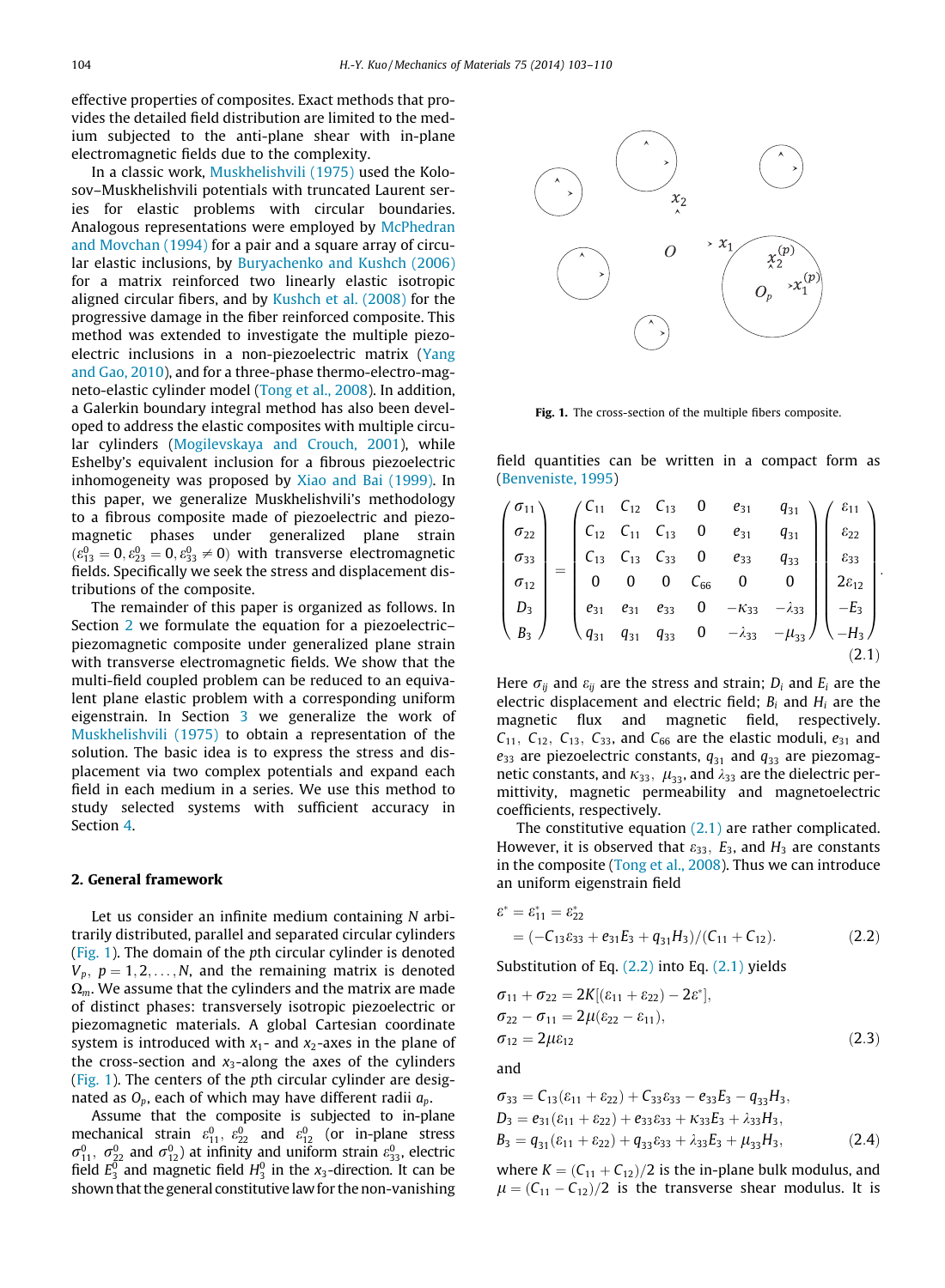<span id="page-2-0"></span>noted that the in-plane stress–strain fields [\(2.3\)](#page-1-0) in the piezoelectric–piezomagnetic composite material is the same as that in the corresponding elastic material with an appropriate uniform eigenstrain field  $\varepsilon^*$  [\(2.2\)](#page-1-0). Therefore, the multi-field coupled problem is reduced to an equivalent in-plane elastic problem with the eigenstrain  $\varepsilon^*$ . Once the in-plane strain is determined, the out-of-plane stress, electric displacement, and magnetic flux are also determined through [\(2.4\).](#page-1-0)

## 3. Representation of the solution

We follow Kolosov–Muskhelishvili formulae to express the stress via two complex potentials  $\varphi(z)$  and  $\psi(z)$  as follows [\(Muskhelishvili, 1975](#page-7-0))

$$
\sigma_{11} + \sigma_{22} = 2[\varphi(z) + \overline{\varphi'(z)}],
$$
  
\n
$$
\sigma_{22} - \sigma_{11} + 2i\sigma_{12} = 2[\overline{z}\varphi''(z) + \psi'(z)],
$$
\n(3.1)

where the overbar represents the complex conjugate, and the prime denotes differentiation. In these equations,  $z = x_1 + ix_2$  is complex coordinate of a point  $(x_1, x_2)$  in the global Cartesian coordinate system, and  $i = \sqrt{-1}$ . The displacement u and resultant stress F are then obtained as

$$
\mathbf{u} = u_1 + iu_2 = \frac{1}{2\mu} \left[ \kappa \varphi(z) - z \overline{\varphi'(z)} - \overline{\psi(z)} \right] + \varepsilon^* z,
$$
  

$$
\mathbf{F} = F_1 + iF_2 = -i \left[ \varphi(z) + z \overline{\varphi'(z)} + \overline{\psi(z)} \right]_A^B,
$$
(3.2)

where  $\kappa = 3 - 4v$  in plane strain;  $\kappa = (3 - v)/(1 + v)$  in plane stress; v is Poisson's ratio;  $F_1$  and  $F_2$  are the resultant stress components from point  $A$  to point  $B$  along any arc, and  $\left[\cdot\right]_{\mathcal{A}}^{\mathcal{B}}$  denotes the value difference between two points  $A$  and  $B$ .

Further, we assume that the interfaces are perfectly bonded, and therefore the field quantities satisfy

$$
\mathbf{u}_{m}|_{\partial V_{p}} = \mathbf{u}_{i}^{(p)}\Big|_{\partial V_{p}}, \quad \mathbf{F}_{m}|_{\partial V_{p}} = \mathbf{F}_{i}^{(p)}\Big|_{\partial V_{p}}, \tag{3.3}
$$

where  $\partial V_p = a_p e^{i\theta_p} \equiv a_p \sigma_p$ , and the subscripts m and i denote the matrix and inclusion, respectively.

Following [Buryachenko and Kushch \(2006\)](#page-7-0), the general solution for the matrix is the superposition of the external applied field and the disturbances induced by the inclusions. That is,

$$
\mathbf{u}_m = \mathbf{u}_{ext} + \sum_{l=1}^{N} \mathbf{u}_m^{(l)}, \quad \mathbf{F}_m = \mathbf{F}_{ext} + \sum_{l=1}^{N} \mathbf{F}_m^{(l)}, \tag{3.4}
$$

where

$$
\mathbf{u}_{ext} = \frac{1}{2\mu_m} \left[ \kappa_m \varphi_{ext}(z) - z \overline{\varphi'_{ext}(z)} - \overline{\psi_{ext}(z)} \right] + \varepsilon_m^* z,
$$
  
\n
$$
\mathbf{u}_m^{(l)} = \frac{1}{2\mu_l} \left[ \kappa_l \varphi_m^{(l)}(z_l) - z_l \overline{\varphi_m^{(l)'}(z_l)} - \overline{\psi_m^{(l)}(z_l)} \right],
$$
  
\n
$$
\mathbf{F}_{ext} = \varphi_{ext}(z) + z \overline{\varphi'_{ext}(z)} + \overline{\psi_{ext}(z)},
$$
  
\n
$$
\mathbf{F}_m^{(l)} = \varphi_m^{(l)}(z_l) + z_l \overline{\varphi_m^{(l)'}(z_l)} + \overline{\psi_m^{(l)}(z_l)},
$$
  
\n(3.5)

 $z_l = z - Z_l$ , and  $Z_l$  is the center of the *l*th inclusion. On the contrary, for the pth inclusion

$$
\mathbf{u}_{i}^{(p)} = \frac{1}{2\mu_{p}} \left[ \kappa_{p} \varphi_{i}^{(p)}(z_{p}) - z_{p} \overline{\varphi_{i}^{(p)'}(z_{p})} - \overline{\psi_{i}^{(p)}(z_{p})} \right] + \varepsilon_{p}^{*} z_{p},
$$
  

$$
\mathbf{F}_{i}^{(p)} = \varphi_{i}^{(p)}(z_{p}) + z_{p} \overline{\varphi_{i}^{(p)'}(z_{p})} + \overline{\psi_{i}^{(p)}(z_{p})}.
$$
 (3.6)

We consider a situation where the composite is subjected to a homogeneous remote strain  $\varepsilon_{ij}^0$ . It follows from  $(3.5)<sub>1</sub>$  that

$$
\varphi_{\text{ext}}(z) = \Gamma_{\varphi} z, \quad \psi_{\text{ext}}(z) = \Gamma_{\psi} z,
$$
\n(3.7)

where

$$
\Gamma_{\varphi} = \frac{\mu_m (\varepsilon_{11}^0 + \varepsilon_{22}^0)}{\kappa_m - 1}, \quad \Gamma_{\psi} = \mu_m (\varepsilon_{22}^0 - \varepsilon_{11}^0 + 2i\varepsilon_{12}^0). \tag{3.8}
$$

Similarly if the composite is subjected to a homogeneous remote stress  $\sigma_{ij}^0$ ,

$$
\Gamma_{\varphi} = \frac{\sigma_{11}^{0} + \sigma_{22}^{0}}{4}, \quad \Gamma_{\psi} = \frac{\sigma_{22}^{0} - \sigma_{11}^{0} + 2i\sigma_{12}^{0}}{2}.
$$
 (3.9)

In addition, the potential fields for the pth cylinder and its matrix can be expanded as

$$
\varphi_i^{(p)}(z_p) = \sum_{n=0}^{\infty} C_n^{(p)} z_p^n, \quad \psi_i^{(p)}(z_p) = \sum_{n=0}^{\infty} D_n^{(p)} z_p^n \tag{3.10}
$$

for the inclusion, and

$$
\varphi_m^{(l)}(z_l) = \sum_{n=1}^{\infty} A_n^{(l)} z_l^{-n}, \quad \psi_m^{(l)}(z_l) = \sum_{n=1}^{\infty} B_n^{(l)} z_l^{-n}
$$
\n(3.11)

for the matrix. Here the coefficients  $A_n^{(l)}$ ,  $B_n^{(l)}$ ,  $C_n^{(l)}$  and  $D_n^{(l)}$ are some unknowns to be determined. The superscript  $p(l)$  indicates that the fields are expanded with respect to the pth (*lth*) cylinder's center  $Z_p(Z_l)$ .

To proceed, we shift the origin of the expansions to a fixed point, say  $Z_p$ . For point z satisfying the inequality  $|z_p| < |Z_p - Z_l|$ , we can expand the term  $z_l^{-n}$  using the binomial theorem as

$$
z_{l}^{-n} = \sum_{s=0}^{\infty} (-1)^{s} {n+s-1 \choose s} (Z_{p} - Z_{l})^{-n-s} z_{p}^{s} \equiv \sum_{s=0}^{\infty} \mathcal{L}_{ns}^{pl} z_{p}^{s}.
$$
\n(3.12)

Introducing  $(3.11)$  and  $(3.12)$  into  $(3.4)$ , we have the expansions

$$
\sum_{l=1}^{N} \varphi_m^{(l)}(z_l) = \sum_{n=1}^{\infty} A_n^{(p)} z_p^{-n} + \sum_{s=0}^{\infty} A_{-s}^{(p)} z_p^s,
$$
\n(3.13)

$$
\sum_{l=1}^{N} \psi_m^{(l)}(z_l) = \sum_{n=1}^{\infty} B_n^{(p)} z_p^{-n} + \sum_{s=0}^{\infty} B_{-s}^{(p)} z_p^s
$$
\n(3.14)

and

$$
\sum_{l=1}^{N} z_l \overline{\varphi_m^{(l)\'}(z_l)} = z_p \left[ -\sum_{n=1}^{\infty} n \overline{A_n^{(p)} z_p^{-n-1}} + \sum_{s=0}^{\infty} s \overline{A_{-s}^{(p)} z_p^{s-1}} \right] - \sum_{s=0}^{\infty} \overline{A_{-s}^{(p)} z_p^s}, \quad (3.15)
$$

which are valid for the domain

$$
|z_p| \leqslant \min(|Z_p - Z_l|), \quad \text{for } l = 1, 2, ..., N, \quad l \neq p. \tag{3.16}
$$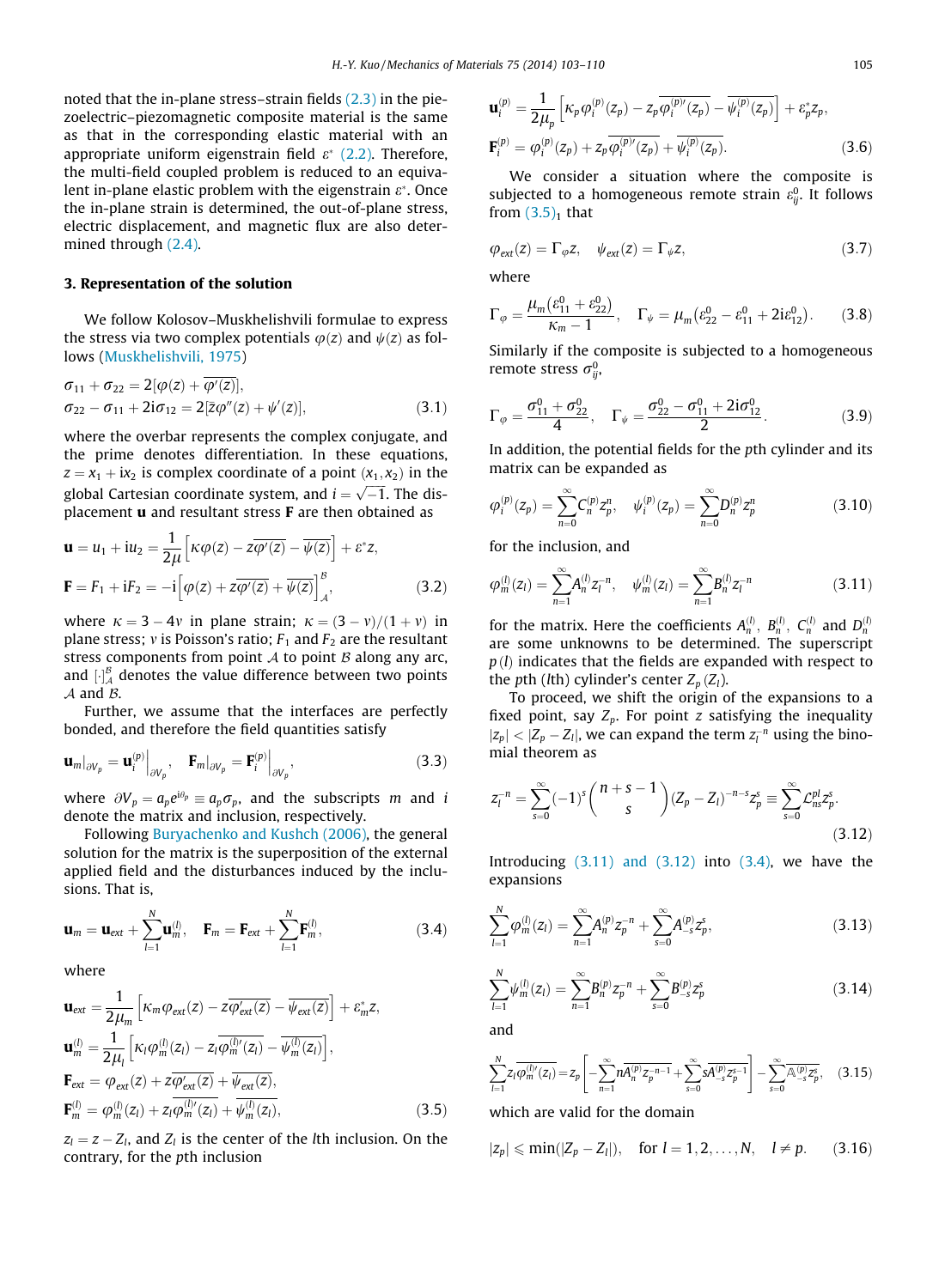<span id="page-3-0"></span>Here

$$
A_{-s}^{(p)} \equiv \sum_{l \neq p}^{N} \sum_{n=1}^{\infty} A_{n}^{(l)} \mathcal{L}_{ns}^{pl}, \quad B_{-s}^{(p)} \equiv \sum_{l \neq p}^{N} \sum_{n=1}^{\infty} B_{n}^{(l)} \mathcal{L}_{ns}^{pl},
$$

$$
\mathbb{A}_{-s}^{(p)} \equiv \sum_{l \neq p}^{N} \sum_{n=1}^{\infty} A_{n}^{(l)} \mathcal{L}_{ns}^{pl}(n+s) \frac{|Z_{p} - Z_{l}|^{2}}{(Z_{p} - Z_{l})^{2}}.
$$
(3.17)

Substituting [\(3.10\), \(3.11\)](#page-2-0) and [\(3.13\)–\(3.15\)](#page-2-0) into the interface conditions [\(3.3\),](#page-2-0) we obtain

$$
\frac{1}{2\mu_{m}} \Biggl\{ \kappa_{m} \Biggl[ \Gamma_{\varphi}(a_{p}\sigma_{p} + Z_{p}) + \sum_{s=1}^{\infty} A_{s}^{(p)} a_{p}^{-s} \sigma_{p}^{-s} + \sum_{s=0}^{\infty} A_{-s}^{(p)} a_{p}^{s} \sigma_{p}^{s} \Biggr] - \overline{\Gamma_{\varphi}} (a_{p}\sigma_{p} + Z_{p})
$$
\n
$$
- a_{p}\sigma_{p} \Biggl( - \sum_{s=1}^{\infty} \overline{SA_{s}^{(p)}} a_{p}^{-s-1} \sigma_{p}^{s+1} + \sum_{s=0}^{\infty} \overline{SA_{-s}^{(p)}} a_{p}^{s-1} \sigma_{p}^{-s+1} \Biggr)
$$
\n
$$
+ \sum_{s=0}^{\infty} \overline{A_{-s}^{(p)}} a_{p}^{s} \sigma_{p}^{-s} - \overline{\Gamma_{\psi}} (a_{p}^{-1} \sigma_{p} + \overline{Z_{p}}) - \sum_{s=1}^{\infty} \overline{B_{s}^{(p)}} a_{p}^{-s} \sigma_{p}
$$
\n
$$
- \sum_{s=0}^{\infty} \overline{B_{-s}^{(p)}} a_{p}^{s} \sigma_{p}^{-s} \Biggr\} + \varepsilon_{m}^{*} (a_{p} \sigma_{p} + Z_{p})
$$
\n
$$
= \frac{1}{2\mu_{p}} \Biggl[ \kappa_{p} \sum_{s=0}^{\infty} \zeta_{s}^{(p)} a_{p}^{s} \sigma_{p}^{-s} - a_{p} \sigma_{p} \sum_{s=0}^{\infty} \overline{SC_{s}^{(p)}} a_{p}^{s-1} \sigma_{p}^{-s+1} - \sum_{s=0}^{\infty} \overline{D_{s}^{(p)}} a_{p}^{s} \sigma_{p}^{-s} \Biggr]
$$
\n
$$
+ \varepsilon_{p}^{*} a_{p} \sigma_{p} \qquad (3.18)
$$

and

$$
\Gamma_{\varphi}(a_{p}\sigma_{p}+Z_{p})+\sum_{s=1}^{\infty}A_{s}^{(p)}a_{p}^{-s}\sigma_{p}^{-s}+\sum_{s=0}^{\infty}A_{-s}^{(p)}a_{p}^{s}\sigma_{p}^{s}\n+\overline{\Gamma_{\varphi}}(a_{p}\sigma_{p}+Z_{p})\n+a_{p}\sigma_{p}\left(-\sum_{s=1}^{\infty}s\overline{A_{s}^{(p)}}a_{p}^{-s-1}\sigma_{p}^{s+1}+\sum_{s=0}^{\infty}s\overline{A_{-s}^{(p)}}a_{p}^{s-1}\sigma_{p}^{-s+1}\right)\n-\sum_{s=0}^{\infty}\overline{\mathbb{A}_{-s}^{(p)}}a_{p}^{s}\sigma_{p}^{-s}+\overline{\Gamma_{\psi}}(a_{p}\sigma_{p}^{-1}+\overline{Z_{p}})+\sum_{s=1}^{\infty}\overline{B_{s}^{(p)}}a_{p}^{-s}\sigma_{p}^{s}\n+\sum_{s=0}^{\infty}\overline{B_{-s}^{(p)}}a_{p}^{s}\sigma_{p}^{-s}\n=\sum_{s=0}^{\infty}\mathbb{C}_{s}^{(p)}a_{p}^{s}\sigma_{p}^{s}+a_{p}\sigma_{p}\sum_{s=0}^{\infty}s\overline{\mathbb{C}_{s}^{(p)}}a_{p}^{s-1}\sigma_{p}^{-s+1}\n+\sum_{s=0}^{\infty}\overline{\mathbb{D}_{s}^{(p)}}a_{p}^{s}\sigma_{p}^{-s}.
$$
\n(3.19)

Equating the coefficients of  $\sigma_p^s$  and  $\sigma_p^{-s}$  of (3.18) and (3.19) gives

$$
\frac{1}{2\mu_m} \left\{ \left[ (K_m - 1)\Gamma_{\varphi} - \overline{A_{-1}^{(p)}} \right] a_p \delta_{s1} + \left[ (K_m - 1)\Gamma_{\varphi} Z_p - \overline{\Gamma_{\varphi} Z_p} - 2\overline{A_{-2}^{(p)}} a_p^2 + \overline{A_{-0}^{(p)}} - \overline{B_{-0}^{(p)}} \right] \delta_{s0} + K_m A_{-s}^{(p)} a_p^s + (s - 2)\overline{A_{s-2}^{(p)}} a_p^{-s+2} H(s - 3) - \overline{B_s^{(p)}} a_p^{-s} H(s - 1) \right\} + \varepsilon_m^* (a_p \delta_{s1} + Z_p \delta_{s0})
$$
\n
$$
= \frac{1}{2\mu_p} \left[ K_p C_s^{(p)} a_p^s - \overline{C_1^{(p)}} a_p \delta_{s1} - (2\overline{C_2^{(p)}} a_p^2 + \overline{D_0^{(p)}}) \delta_{s0} \right]
$$
\n
$$
+ \varepsilon_p^* a_p \delta_{s1}, \quad s \ge 0, \tag{3.20}
$$

$$
-\overline{\Gamma_{\psi}}a_{p}\delta_{s1} + \kappa_{m}A_{s}^{(p)}a_{p}^{-s} - (s+2)A_{-(s+2)}^{(p)}a_{p}^{s+2} + \overline{A_{-s}^{(p)}}a_{p}^{s} - B_{-s}^{(p)}a_{p}^{s}
$$
  
= 
$$
-\frac{\mu_{m}}{\mu_{p}}\left[ (s+2)\overline{C_{s+2}^{(p)}}a_{p}^{s+2} + \overline{D_{s}^{(p)}}a_{p}^{s} \right], \quad s \geq 1
$$
(3.21)

and

$$
(2\Gamma_{\varphi} + \overline{A_{-1}^{(p)}})a_p \delta_{s1} + (2\Gamma_{\varphi} Z_p + \overline{\Gamma_{\psi} Z_p} + 2\overline{A_{-2}^{(p)}} a_p^2 - \overline{A_{-0}^{(p)}} + \overline{B_{-0}^{(p)}}) \delta_{s0}
$$
  
+ 
$$
A_{-s}^{(p)} a_p^{(s)} - (s - 2)\overline{A_{s-2}^{(p)}} a_p^{-s+2} H(s - 3) + \overline{B_s^{(p)}} a_p^{-s} H(s - 1)
$$
  
= 
$$
C_s^{(p)} a_p^s + \overline{C_1^{(p)}} a_p \delta_{s1} + (2\overline{C_2^{(p)}} a_p^2 + \overline{D_0^{(p)}}) \delta_{s0}, \quad s \ge 0, \quad (3.22)
$$

$$
\overline{\Gamma_{\psi}}a_{p}\delta_{s1} + A_{s}^{(p)}a_{p}^{-s} + (s+2)\overline{A_{-(s+2)}^{(p)}}a_{p}^{s+2} - \overline{\mathbb{A}_{-s}^{(p)}}a_{p}^{s} + \overline{B_{-s}^{(p)}}a_{p}^{s}
$$
\n
$$
= (s+2)\overline{C_{s+2}^{(p)}}a_{p}^{s+2} + \overline{D_{s}^{(p)}}a_{p}^{s}, \quad s \ge 1,
$$
\n(3.23)

where  $\delta_{ij}$  is the Kronecker delta and  $H(\cdot)$  is the unit step function.

After some algebra, Eqs. (3.20)–(3.23) can be arranged as

$$
\begin{split} \Lambda_1^{(p)} A_s^{(p)} a_p^{-2s} + (s+2) \overline{A_{-(s+2)}^{(p)}} a_p^2 - \overline{\mathbb{A}_{-s}^{(p)}} + \overline{B_{-s}^{(p)}} \\ &= -\overline{\Gamma_{\psi}} \delta_{s1}, \quad s \geqslant 1, \end{split} \tag{3.24}
$$

$$
\Lambda_3^{(p)} \overline{B_1^{(p)}} \mathfrak{a}_p^{-2} + \text{Re} \overline{A_{-1}^{(p)}} = \Lambda_4^{(p)} - \Gamma_\varphi, \quad s = 1,
$$
\n(3.25)

$$
\overline{A_{-s}^{(p)}} + \Lambda_2^{(p)} \left[ (s-2) \overline{A_{s-2}^{(p)}} a_p^{-2s+2} - \overline{B_s^{(p)}} a_p^{-2s} \right] = 0, \quad s \geq 2 \qquad (3.26)
$$

and

$$
C_0^{(p)} = \frac{\gamma_p}{\kappa_p + 1} \left[ \left( \gamma_p^{-1} + \kappa_m \right) \left( \Gamma_\varphi Z_p + A_{-0}^{(p)} \right) + 2 \mu_m Z_p \varepsilon_m^* \right] + \frac{1 - \gamma_p}{\kappa_p + 1} \left( \overline{\Gamma_\varphi} Z_p + \overline{\Gamma_\psi} Z_p + 2 A_{-2}^{(p)} \alpha_p^2 - \overline{A_{-0}^{(p)}} + \overline{B_{-0}^{(p)}} \right), \tag{3.27}
$$

$$
C_1^{(p)} = \frac{\gamma_p}{2\gamma_p + \kappa_p - 1} \text{Re}\Pi + i\frac{\gamma_p}{\kappa_p + 1} \text{Im}\Pi,
$$
\n(3.28)

$$
C_s^{(p)} = A_{-s}^{(p)} - (s-2)\overline{A_{s-2}^{(p)}} \alpha_p^{-2s+2} + \overline{B_s^{(p)}} \alpha_p^{-2s}, \quad s \geq 2, \qquad (3.29)
$$

$$
D_0^{(p)} = 2\Gamma_{\varphi}\overline{Z_p} + \Gamma_{\psi}Z_p + A_{-0}^{(p)} + B_{-0}^{(p)} - C_0^{(p)} - A_{-0}^{(p)} + 2(A_{-2}^{(p)} - C_2^{(p)})a_p^2,
$$
\n(3.30)

$$
D_{s}^{(p)} = \Gamma_{\psi}\delta_{s1} + \overline{A_{s}^{(p)}}a_{p}^{-2s} + (s+2)A_{-(s+2)}^{(p)}a_{p}^{2} - A_{-s}^{(p)} + B_{-s}^{(p)} - (s+2)C_{s+2}^{(p)}a_{p}^{2}
$$
\n(3.31)

for  $s \geqslant 1$ . Here

$$
\gamma_p = \mu_p / \mu_m, \quad \Pi = (\kappa_m + 1) \Big( \Gamma_\varphi + A_{-1}^{(p)} \Big) + 2 \mu_m \Big( \varepsilon_m^* - \varepsilon_p^* \Big),
$$
  
\n
$$
\Lambda_1^{(p)} = \frac{1 + \kappa_m \gamma_p}{1 - \gamma_p}, \quad \Lambda_2^{(p)} = \frac{\gamma_p + \kappa_p}{\kappa_m \gamma_p - \kappa_p},
$$
  
\n
$$
\Lambda_3^{(p)} = \frac{2 \gamma_p + \kappa_p - 1}{2 \Big[ \kappa_p - 1 - \gamma_p (\kappa_m - 1) \Big]}, \quad \Lambda_4^{(p)} = \frac{2 \mu_m \gamma_p (\varepsilon_m^* - \varepsilon_p^*)}{\kappa_p - 1 - \gamma_p (\kappa_m - 1)}.
$$
\n(3.32)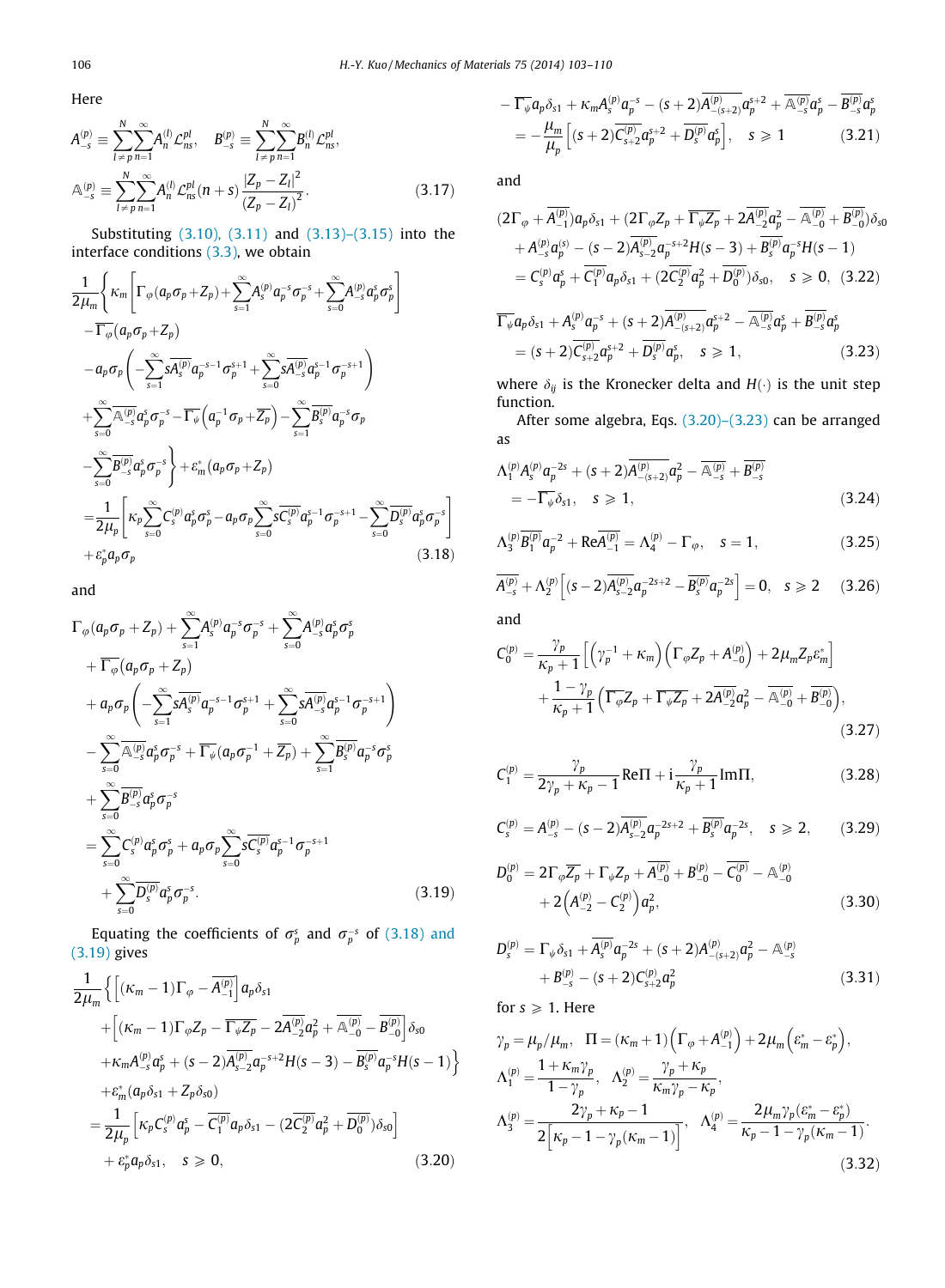<span id="page-4-0"></span>

**Fig. 2.** The hoop stress  $\sigma_{\theta\theta}$  in the matrix along the interface for discrete values of  $\gamma=\mu_i/\mu_m$  under six different remote loading cases (two PE inclusions in a PM matrix): (a) uniform tension  $\sigma_{11}^0=1$ , (b) uniform tension  $\sigma_{22}^0=1$ , (c) pure shear  $\sigma_{12}^0=1$ , (d) uniform vertical strain  $c_{33}^0=1$ , (e) uniform transverse electric field  $E_3^0=1$  and (f) uniform transverse magnetic field  $H_3^0=1.$ 

Eqs. [\(3.24\)–\(3.26\)](#page-3-0) and their conjugates constitute an infinite set of linear algebraic equations. Upon appropriate truncations of the expansion terms, we can determine the expansion coefficients  $A_n^{(p)}$  and  $B_n^{(p)}$ . Substituting them back to  $(3.27)-(3.31)$ , we can determine the remaining coefficients  $C_n^{(p)}$  and  $D_n^{(p)}$ . After they are determined, all the complex potentials of the matrix and inclusions are known, and then all the field variables can be easily obtained from Eqs. [\(3.1\) and \(3.2\)](#page-2-0). For instance, the stress fields in the polar coordinate are given by the transformation

$$
\sigma_{rr} = \frac{\sigma_{11} + \sigma_{22}}{2} + \frac{\sigma_{11} - \sigma_{22}}{2} \cos 2\theta + \sigma_{12} \sin 2\theta,
$$
  
\n
$$
\sigma_{\theta\theta} = \frac{\sigma_{11} + \sigma_{22}}{2} - \frac{\sigma_{11} - \sigma_{22}}{2} \cos 2\theta - \sigma_{12} \sin 2\theta,
$$
  
\n
$$
\sigma_{r\theta} = -\frac{\sigma_{11} - \sigma_{22}}{2} \sin 2\theta + \sigma_{12} \cos 2\theta.
$$
 (3.33)

### 4. Numerical results and discussion

Below we perform a numerical computation for stress and displacement fields of composites of various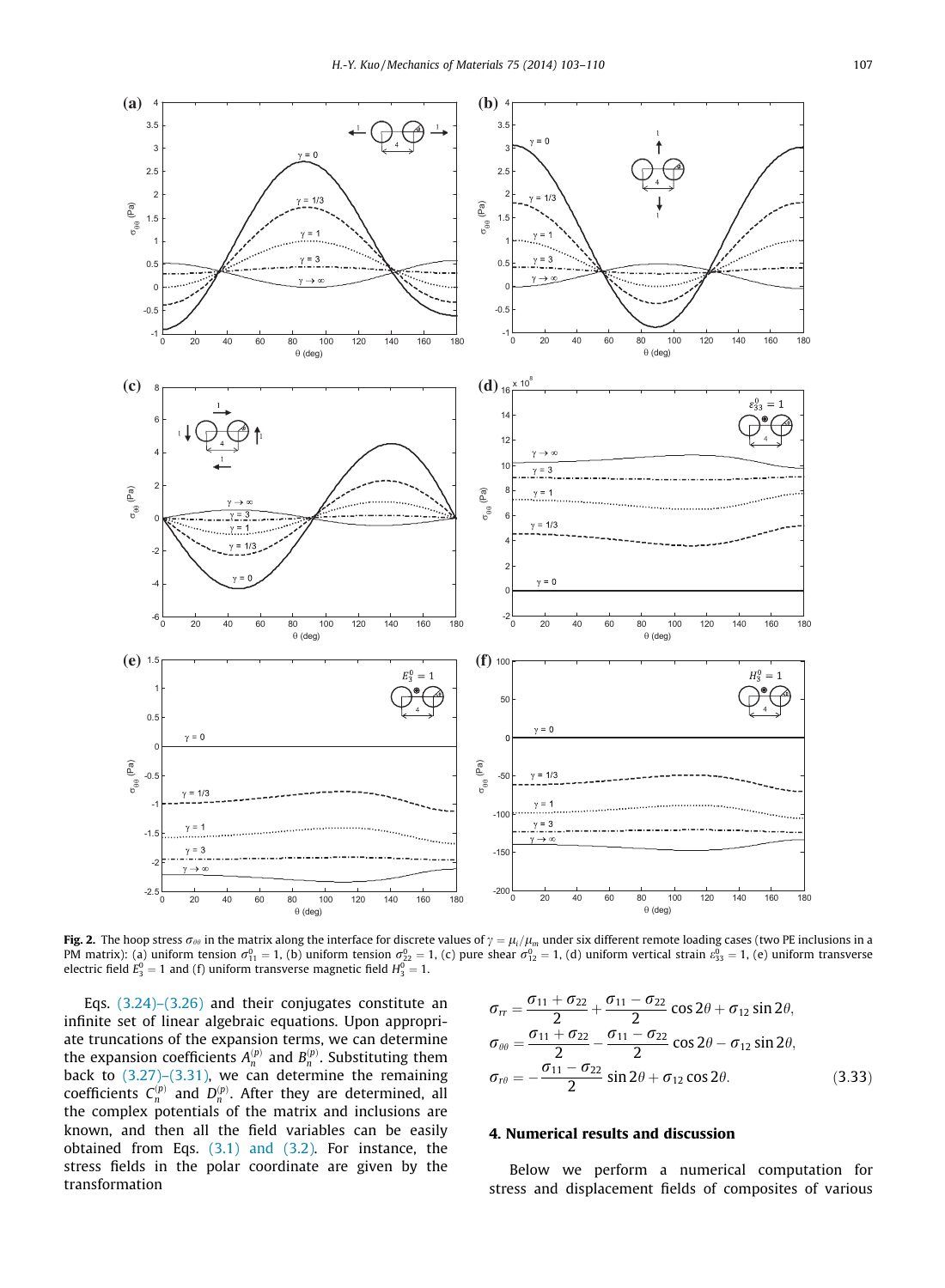<span id="page-5-0"></span>

**Fig. 3.** The normal contact stress  $\sigma_{rr}$  in the matrix along the interface for discrete values of  $\gamma = \mu_i/\mu_m$  under six different remote loading cases (two PE inclusions in a PM matrix): (a) uniform tension  $\sigma_{11}^0 =$ transverse electric field  $E_3^0=1$  and (f) uniform transverse magnetic field  $H_3^0=1.$ 

remote loadings. The numerical calculations are first verified with the analytical solution for a composite of a piezoelectric inclusion in an elastic matrix. Our results of stress distributions agree very well with those of the solution proposed by [Xiao and Bai \(1999\)](#page-7-0). Next we consider the particular case of a piezoelectric– piezomagnetic composite including a single inclusion with the center O, i.e.  $Z_1 = 0$ . The only non-zero coefficients are

$$
A_{1} = -\Lambda_{1}^{-1} \overline{\Gamma_{\psi}} a^{2},
$$
\n
$$
B_{1} = 2a^{2} \left[ \frac{(\kappa_{m} + 1)\Gamma_{\varphi} + 2\mu_{m}(\varepsilon_{m}^{*} - \varepsilon_{i}^{*})}{2 + \frac{\mu_{m}}{\mu_{i}}(\kappa_{i} - 1)} - \Gamma_{\varphi} \right],
$$
\n
$$
B_{3} = -\Lambda_{1}^{-1} \overline{\Gamma_{\psi}} a^{4},
$$
\n
$$
C_{1} = \frac{(\kappa_{m} + 1)\Gamma_{\varphi} + 2\mu_{m}(\varepsilon_{m}^{*} - \varepsilon_{i}^{*})}{2 + \frac{\mu_{m}}{\mu_{i}}(\kappa_{i} - 1)},
$$
\n
$$
D_{1} = (1 - \Lambda_{1}^{-1})\Gamma_{\psi}.
$$
\n(4.1)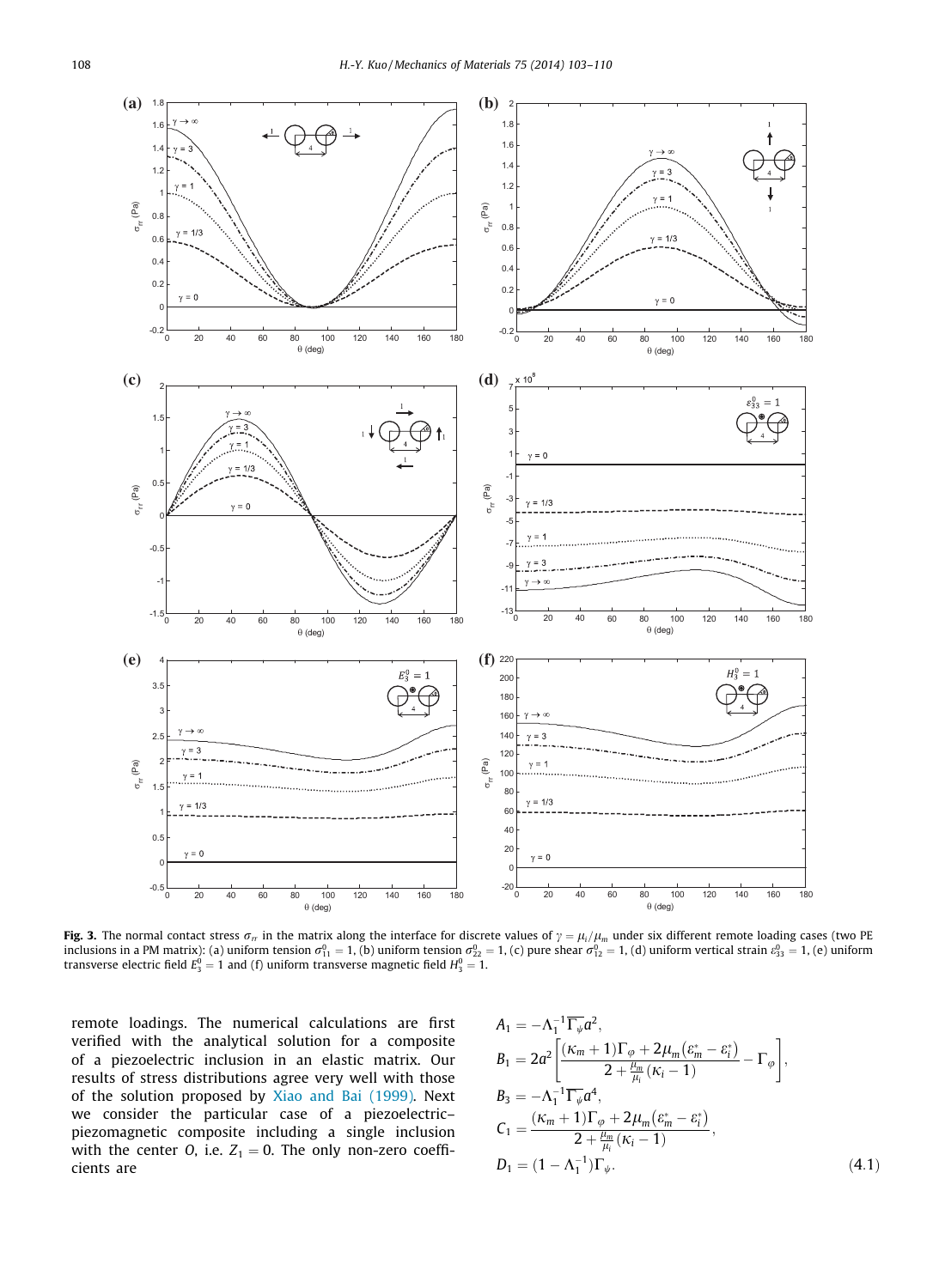Therefore, the complex potentials

$$
\varphi_m(z) = A_1 z^{-1}, \n\psi_m(z) = B_1 z^{-1} + B_3 z^{-3}
$$
\n(4.2)

for the matrix, and

$$
\varphi_i(z) = C_1 z,
$$
  
\n
$$
\psi_i(z) = D_1 z
$$
\n(4.3)

for the inclusion.

Substitutions of  $(4.2)$  and  $(4.3)$  into Eq.  $(3.1)<sub>1</sub>$  $(3.1)<sub>1</sub>$ , we obtain the stress field in the fiber

$$
(\sigma_{11} + \sigma_{22})_i = 4 \frac{(\kappa_m + 1)\Gamma_\varphi + 2\mu_m(\varepsilon_m^* - \varepsilon_i^*)}{2 + \frac{\mu_m}{\mu_i}(\kappa_i - 1)},
$$
(4.4)

which covers the known result by [Tong et al. \(2008\).](#page-7-0)

We now turn to the case of two inclusions of unit radius and with identical material properties placed on the  $x_1$ -axis and  $|Z_1 - Z_2| = 4$ . The inclusion is piezoelectric (PE), while the matrix is piezomagnetic (PM). A state of



Fig. 4. The hoop stress  $\sigma_{\theta\theta}$  in the matrix along the interface for discrete values of  $\gamma = \mu_i / \mu_m$  under uniform tension  $\sigma_{11}^0 = 1$  (three PE inclusions in a PM matrix).

plane stress is assumed. The hoop stress is presented in [Fig. 2](#page-4-0) for six different remote loading cases. Poisson's ratio for both the inclusions and matrix is the same with  $v_i = v_m = 1/3$ , but the shear modulus of the inclusions is different from that of the matrix. Circumferential stresses  $\sigma_{\theta\theta}$  are plotted for  $\gamma = \mu_i / \mu_m = 0, 1/3, 1, 3, \infty$ . The remaining material constants are:  $e_{31} = -4.32 \text{ C/m}^2$ ,  $e_{33} = 18.6 \text{ C/m}^2$ ,  $\kappa_{33} = 11.8 \times 10^{-9} \text{ C}^2/\text{Nm}^2$ ,  $\mu_{33} = 10 \times 10^{-6}$  $\text{Ns}^2/\text{C}^2$  for the PE phase, and  $q_{31} = 580.3 \text{ N/Am}$ ,  $q_{33} =$ 699.7 N/Am,  $\kappa_{33} = 0.093 \times 10^{-9} \text{ C}^2/\text{Nm}^2$ ,  $\mu_{33} = 157 \times 10^{-6}$  $\text{Ns}^2/\text{C}^2$  for the PM phase. The results in [Fig. 2](#page-4-0)(a)–(c) agree within the plotting accuracy with results from [Yu and](#page-7-0) [Sendeckyj \(1974\)](#page-7-0) and [Mogilevskaya and Crouch \(2001\)](#page-7-0) for the pure elastic problem. This is because  $\varepsilon^* = 0$  for these cases. The loading case for vertical strain and transverse electromagnetic fields (Fig.  $2(d)$ –(f)) is new. It is interesting to observe that, in contrast to the stress concentration around the holes subjected to in-plane loadings, the hoop stress is zero around the holes subjected to the external applied vertical strain and transverse electromagnetic fields. On the other hand, there is no concentration for the normal contact stress  $\sigma_r$  around the holes under all kinds of remote loadings ([Fig. 3](#page-5-0)). Further, the stress concentration in a multiferroic composite may aggravate or alleviate by adjusting the magnitude and sign of various loading combinations.

Fig. 4 shows the hoop stress in the matrix along the interface under an uniform remote tension  $\sigma_{11}^0 = 1$  for a PM matrix containing three PE inclusions. The material properties are the same as those for the two-inclusion case. Again, the results agree within the plotting accuracy with the result from [Mogilevskaya and Crouch \(2001\)](#page-7-0) by the Galerkin boundary integral method for the pure elastic problem.

Finally, in Fig. 5 we demonstrate the displacement contours for a PM matrix containing five PE inclusions under an uniform remote tension  $\sigma_{11}^0 = 1$ . Each of the inclusions has different material properties and radii  $(\mu_1/\mu_m = 4, \ \mu_2/\mu_m = 6, \ \mu_3/\mu_m = 8, \ \mu_4/\mu_m = 10, \ \mu_5/\mu_m =$ 12.  $a_1 = 1.5$ ,  $a_2 = 1.25$ ,  $a_3 = 1$ ,  $a_4 = 0.75$ ,  $a_5 = 0.5$ .  $a_1 =$ 



**Fig. 5.** The displacement contours for a PM matrix containing five PE inclusions under an uniform remote tension  $\sigma_{11}^0=1$ . Phase properties are  $\mu_1/\mu_m = 4$ ,  $\mu_2/\mu_m = 6$ ,  $\mu_3/\mu_m = 8$ ,  $\mu_4/\mu_m = 10$ ,  $\mu_5/\mu_m = 12$ . The radii are  $a_1 = 1.5$ ,  $a_2 = 1.25$ ,  $a_3 = 1$ ,  $a_4 = 0.75$ ,  $a_5 = 0.5$ . The centers of the inclusions locate at  $O_1 = (2.5, -1.5), O_2 = (-2.5, 0), O_3 = (1, 2), O_4 = (-1, -3),$  and  $O_5 = (-3.5, 3.5),$  respectively.